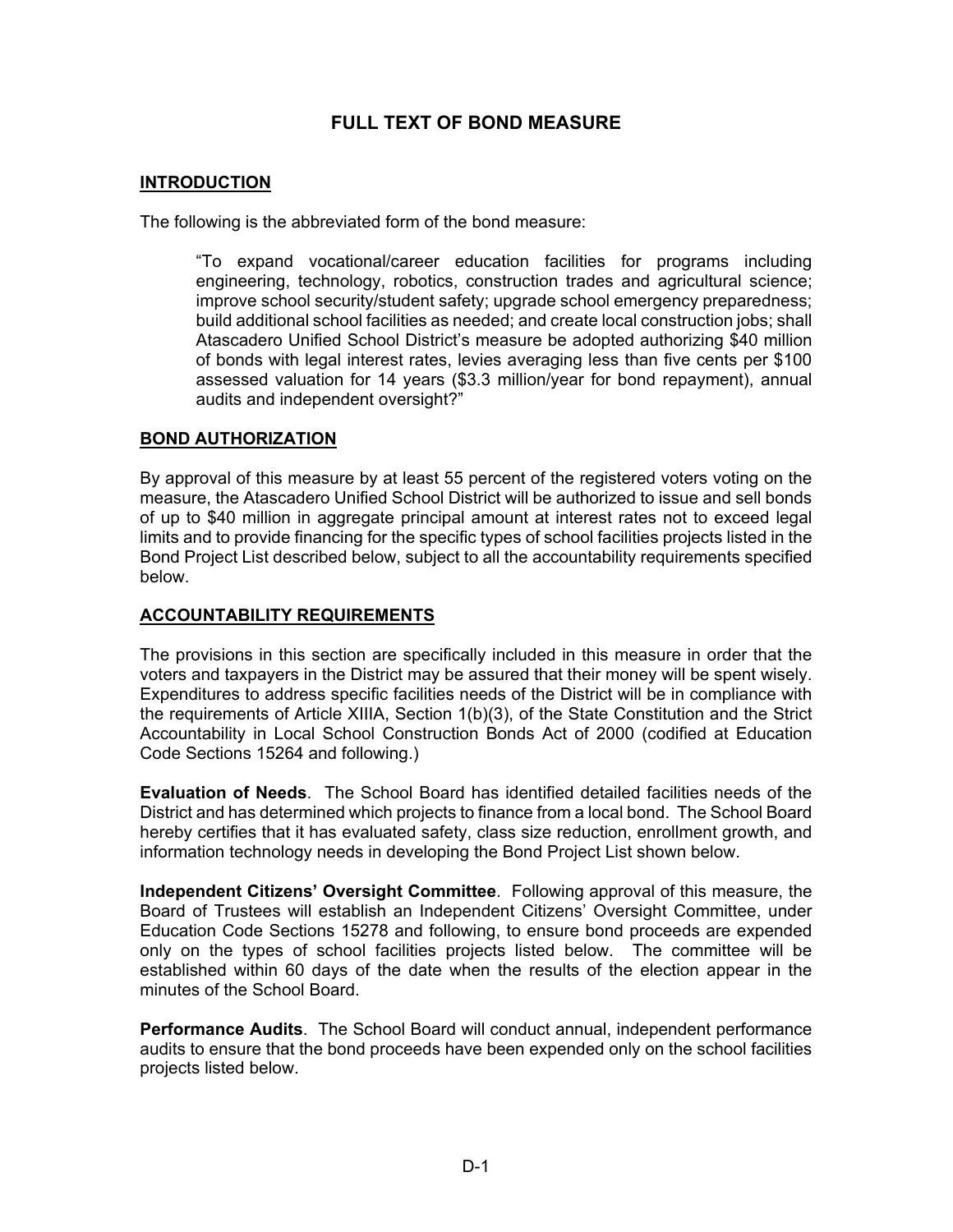**Financial Audits**. The School Board will conduct annual, independent financial audits of the bond proceeds until all of those proceeds have been spent for the school facilities projects listed below.

**Government Code Accountability Requirements.** As required by Section 53410 of the Government Code, (1) the specific purpose of the bonds is set forth in this Full Text of the Measure, (2) the proceeds from the sale of the bonds will be used only for the purposes specified in this measure, and not for any other purpose, (3) the proceeds of the bonds, when and if issued, will be deposited into a building fund to be held by the San Luis Obispo County Treasurer, as required by the California Education Code, and (4) the Superintendent of the District shall cause an annual report to be filed with the Board of Trustees of the District not later than January 1 of each year, which report shall contain pertinent information regarding the amount of funds collected and expended, as well as the status of the projects listed in this measure, as required by Sections 53410 and 53411 of the Government Code.

### **NO TEACHER OR ADMINISTRATOR SALARIES**

Proceeds from the sale of bonds authorized by this measure shall be used only for the purposes specified in Article XIII A, Section 1(b)(3), those being for the construction, reconstruction, rehabilitation, or replacement of school facilities, including the furnishing and equipping of school facilities, and the acquisition or lease of school facilities, and not for any other purpose, including teacher and administrator salaries and other school operating expenses.

## **STATE MATCHING FUNDS**

The following statement is included in this measure pursuant to Education Code Section 15122.5: Approval of this measure does not guarantee that the proposed project or projects that are the subject of bonds under this measure will be funded beyond the local revenues generated by this measure. The District's proposal for the project or projects described below may assume the receipt of matching state funds, which, if available, could be subject to appropriation by the Legislature or approval of a statewide bond measure.

## **INFORMATION ABOUT ESTIMATES AND PROJECTIONS INCLUDED IN BALLOT**

Voters are informed that any estimates, averages or projections in the bond measure, ballot materials and ballot label, including relating to estimated or average tax rates, the duration or term of issued bonds and related tax levies and money raised annually from tax levies to repay issued bonds are provided as informational only. Such amounts are estimates and are not maximum amounts, caps or limitations on the terms of the bonds, the tax rates or duration of the tax supporting repayment of issued bonds. Such estimates depend on numerous variables which are subject to variation and change over the term of the District's overall facilities and bond financing plan, including but not limited to the amount of bonds issued and outstanding at any one time, the interest rates applicable to issued bonds, market conditions at the time of sale of the bonds, when bonds mature, timing of project needs and changes in assessed valuations in the District. As such, while such estimates, averages and approximations are provided based on information currently available to the District and its current expectations, such estimates and approximations are not limitations and are not binding upon the District.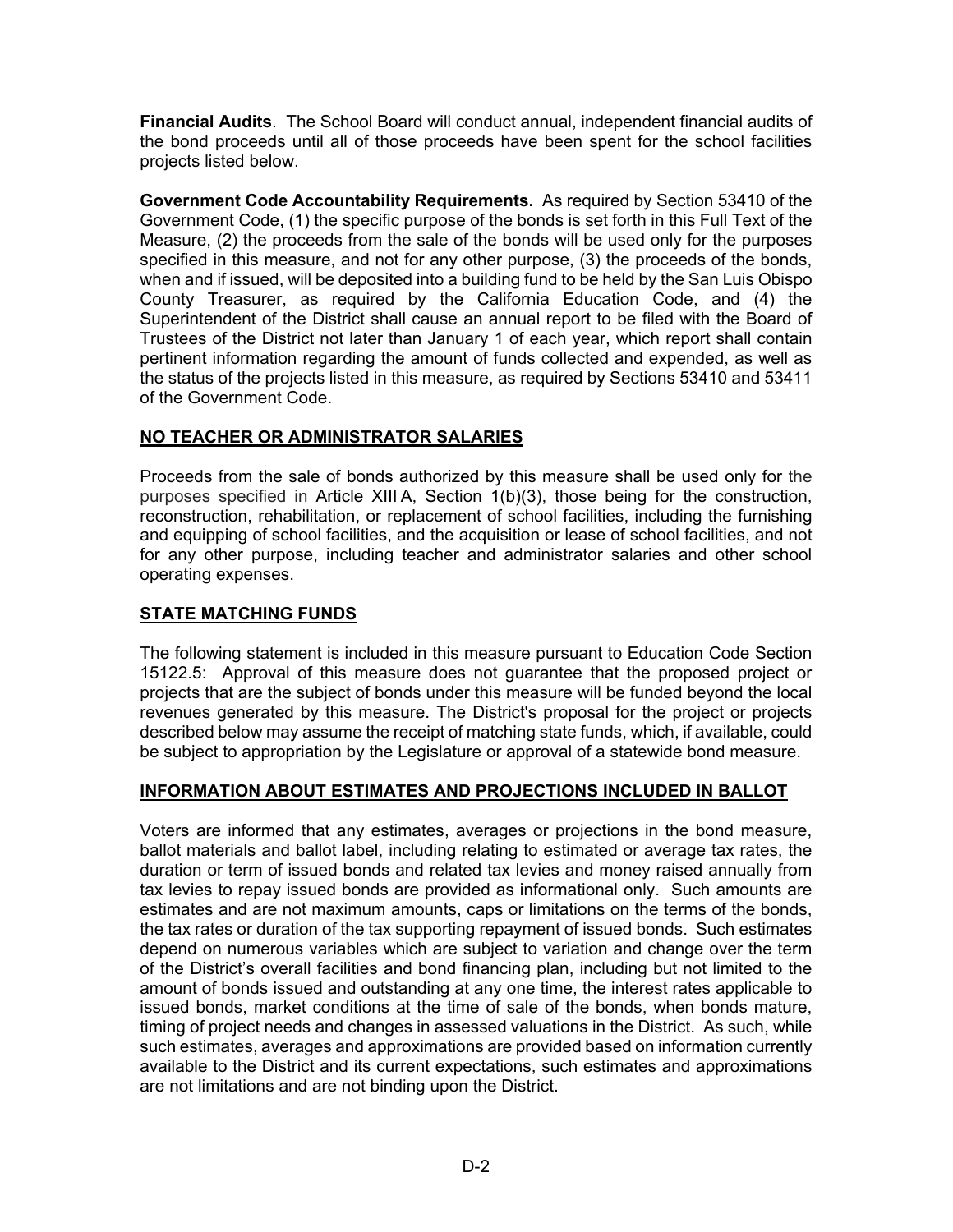### **BOND PROJECT LIST**

**Scope of Projects**. Bond proceeds will be expended on the construction, reconstruction, rehabilitation, or replacement of school facilities of the Atascadero Unified School District, including furnishing and equipping, and the acquisition or lease of real property for school facilities, and not for any other purpose, including teacher and administrator salaries or other school operating expenses, in compliance with California Constitution Article XIIIA, Section  $1(b)(3)$ . This measure authorizes bond projects to be undertaken at all current and future District sites and campuses including:

| Atascadero High           | Monterey Road Elementary         |
|---------------------------|----------------------------------|
| Atascadero Middle School  | San Benito Elementary            |
| Carrisa Plains Elementary | San Gabriel Elementary           |
| <b>Creston Elementary</b> | Santa Margarita Elementary       |
| Paloma Creek High         | Santa Rosa Road Academic Academy |
| Fine Arts Academy         | ACE Academy                      |

**School Facility Project List.** The items presented on the following list provide are the types of projects authorized to be financed with voter-approved bond proceeds. Examples included on this list are not intended to limit the broader types of projects described and authorized by this measure. The types of projects authorized are:

- Expand the District's vocational/career education programs and facilities, such as engineering, technology, robotics, construction trades, and agricultural
- Upgrade classrooms and educational facilities with up-to-date computers and technology
- Repair and replace roofs
- Make improvements to facilities for emergency preparedness and enhanced security
- Meet handicap accessibility (ADA) requirements in restrooms and classrooms
- Upgrade and replace outdated heating, ventilation, and air-conditioning (HVAC) systems
- Repair, renovate and modernize outdated and aging classrooms and school facilities throughout the District
- Install solar and other energy cost saving systems
- Renovate restrooms throughout the District
- Upgrade playfields and athletic facilities throughout the District
- Replace the swimming pool on the high school campus
- Renovate or construct a multipurpose/cafeteria facility on the high school campus

Furnishing and Equipping/Incidental Costs Authorized. Each of the bond projects described in this Bond Project List include the costs of furnishing and equipping such facilities, and all costs which are incidental but directly related to the types of projects described above.